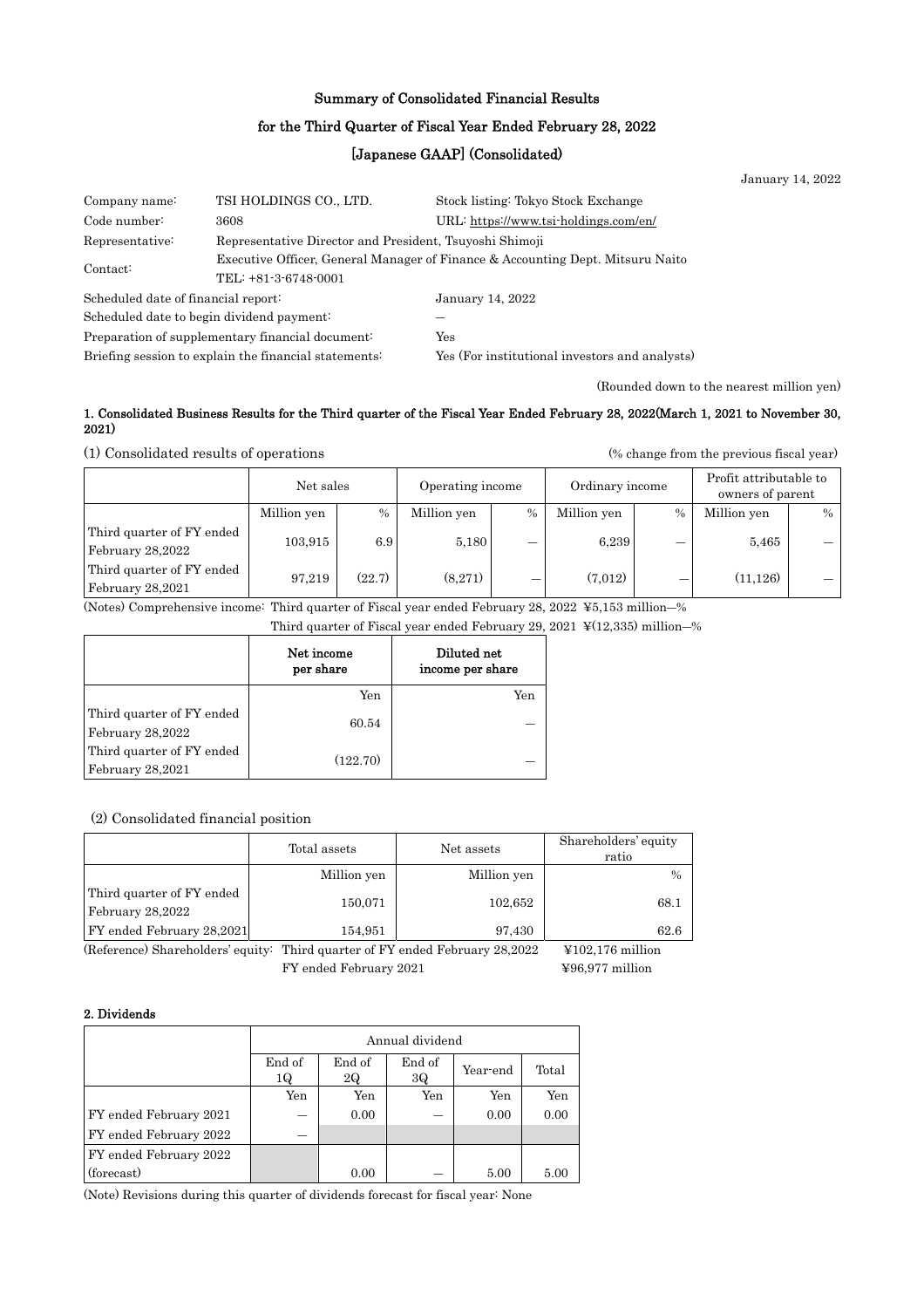#### 3. Forecast of Consolidated Business Results for the Fiscal Year Ending February 28, 2022 (March 1, 2021 to February 28, 2022)

| (% change from the corresponding period of the previous fiscal year) |  |  |  |  |
|----------------------------------------------------------------------|--|--|--|--|
|----------------------------------------------------------------------|--|--|--|--|

|                  | Net sales   |      | Operating income |      |             | Ordinary income |             | Profit attributable to<br>Net income<br>owners of parent |       |
|------------------|-------------|------|------------------|------|-------------|-----------------|-------------|----------------------------------------------------------|-------|
|                  | Million yen | $\%$ | Million yen      | $\%$ | Million yen | $\%$            | Million ven | $\%$                                                     | Yen   |
| Full fiscal year | 140.600     | 4.9  | 2.400            | -    | 3.800       | -               | 2.300       | (40.4)                                                   | 25.47 |

(Note) Revisions during this quarter of the previously disclosed consolidated business results projection for FY 2022: Yes

#### \*Notes:

(1) Changes in significant subsidiaries during the period: Yes

Changes in specified subsidiaries resulting in a change in the scope of consolidation

Deselection 2 companies(SANEI-INTERNATIONAL CO.,LTD. and TSI GROOVE AND SPORTS CO.,LTD.)

(2) Application of particular accounts procedures to the preparation of quarterly consolidated financial statements: None

(3) Changes in accounting policies, accounting estimates, and restatements

- a. Changes in accounting policies due to revisions of accounting standards: None
- b. Changes in accounting policies other than above (a): None
- c. Changes of accounting estimates: None
- d. Restatements: None

(4) Number of shares issued (common stock)

- a. Number of shares issued at the end of period (treasury stock included)
- b. Number of treasury stock at the end of period
- c. Average number of shares over the period

| онншон ѕюскл            |                   |                                            |                   |
|-------------------------|-------------------|--------------------------------------------|-------------------|
| Q3 of FY ended February |                   |                                            |                   |
| 2022                    |                   | 95,783,293 shares   FY ended February 2021 | 95,783,293 shares |
| Q3 of FY ended February |                   |                                            |                   |
| 2022                    |                   | $5,431,228$ shares FY ended February 2021  | 5,556,309 shares  |
| Q3 of FY ended February |                   | Q3 of FY ended February                    |                   |
| 2022                    | 90,287,389 shares | 2021                                       | 90,681,205 shares |

\*This business results report is not subject to auditing by certified public accountants or audit firms.

#### \*Explanation regarding the appropriate use of business forecasts and other special instructions

The forward-looking statements, including business forecasts, contained in this document are based on information currently available to the Company and on certain assumptions deemed reasonable by the Company, and are not intended as a promise by the Company that they will be achieved. Actual results may differ materially due to a variety of factors. Please refer to "(3) Explanation of Consolidated Business Forecast and Other Forward-looking Statements " on page 3 for the assumptions underlying the forecasts and cautionary statements regarding the use of the forecasts.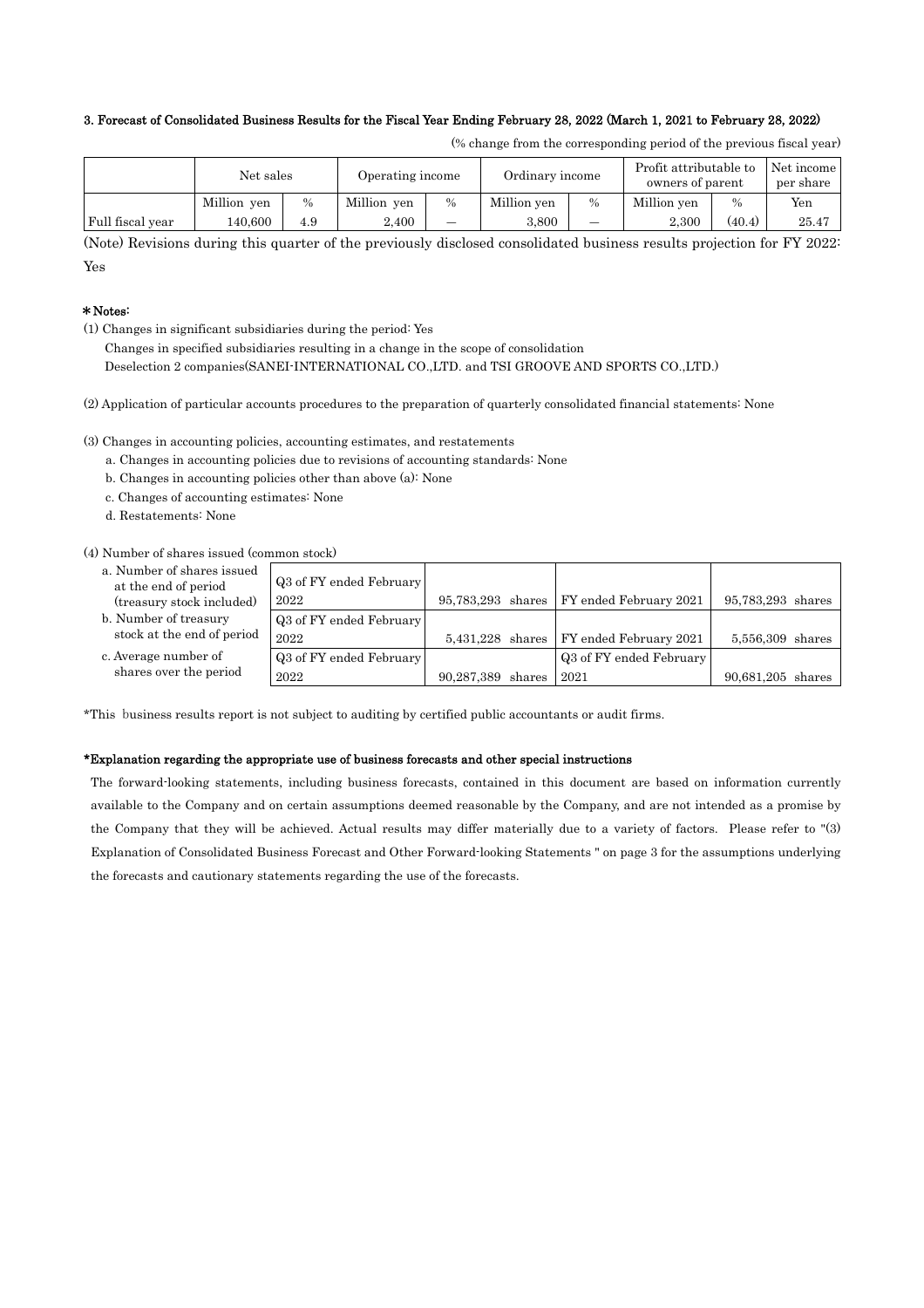## Contents of Attached Materials

| (2) Overview of Financial Position (2) Overview of Financial Position (3) Overview of Financial Position (3)     |
|------------------------------------------------------------------------------------------------------------------|
| (3) Explanation of Consolidated Business Forecast and Other Forward looking Statements 3                         |
|                                                                                                                  |
|                                                                                                                  |
| (2) Quarterly Consolidated Statements of Income and Quarterly Consolidated Statements of Comprehensive Income  6 |
|                                                                                                                  |
|                                                                                                                  |
|                                                                                                                  |
|                                                                                                                  |
|                                                                                                                  |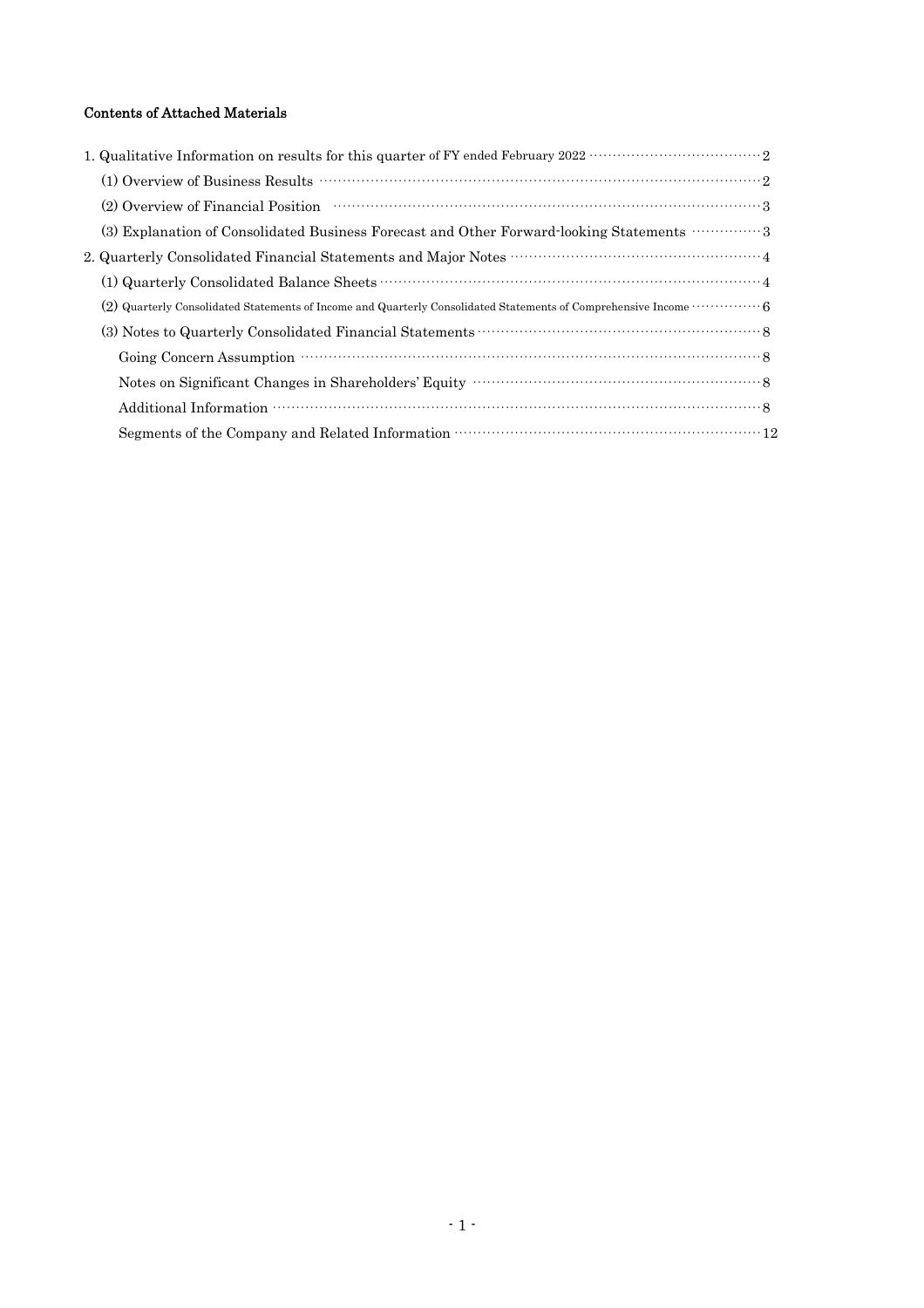#### 1. Qualitative Information on results for this quarter of FY ended February 2022

#### (1) Overview of Business Results

During Q3 of the consolidated cumulative period (March 1, 2021–November 30, 2021), the apparel industry was affected by the COVID-19 pandemic. Although Japan's intermittent state of emergency declarations ended on September 30, 2021, people have continued to refrain from going out and the business hours of some commercial facilities have remained shortened. As a result, sales remain affected.

Under such a business environment, our group is using the TSI Innovation Program 2024 (TIP24) as a springboard to focus attention on withdrawing from unprofitable businesses and shops, reducing labor costs, and reducing SG&A expenses across the entire company. Following this, we will shift to a phase that involves boosting efforts in the rapidly growing area of EC business, and breaking into IT system business and other new business, etc. We will also actively invest for the future to maximize profitability in the group.

Moreover, after the takeover merger in March 2021 as the first step aimed at unifying our group companies into one company (our subsidiary Sanei BD Co., Ltd. absorbed 8 other subsidiaries, with the post-merger trade name changed to TSI Inc.), with the aim of further improving decision-making speed and operational efficiency.

Although the number of new COVID-19 cases in Japan has continued to decline after the state of emergency was lifted on September 30, 2021, consumer confidence has not completely recovered as restraints on public movement have not ceased. Given the decrease in the number of customers visiting our stores, the in-store sales of our group companies continue to be dire despite signs of recovery. Therefore, we have invested an unprecedented level of effort into measures such as strengthening sales through EC and curbing excess inventory by carefully monitoring product purchases.

Net sales by reportable segment were as follows.

#### Apparel-Related Businesses

Based on the above TIP24, TSI Group subsidiaries composing our apparel-related businesses have made efforts by withdrawing unprofitable businesses and store and by reducing SG&A such as labor costs across the entire company. Based on the medium-term management strategy, TSI Group subsidiaries continued to improve profits by reforming existing brands and streamlining operations. Amid the need to manage high market value brands that are unique and are price competitive, the Group worked diligently to strengthen its profitability by rolling out products that take full advantage of special features in its existing businesses including PEARLY GATES, MASTER BUNNY EDITION and NEW BALANCE GOLF of golf apparel brands, MARGARET HOWELL which showcases in London Fashion Week, CADUNE of a ladies brand, UNDEFEATED, which revolves mainly around sneakers. Despite these endeavors, we have suffered from COVID-19 including shorten its business hours because of continuation of the state of emergency.

In the e-commerce business, we tried to increase sales by strengthening in-store and online coordination including the consolidation of in-store inventory to e-commerce stock, online customer service and OMO.

Through these initiatives, net sales of the apparel-related businesses reached ¥100,243 million (up 6.2% year on year).

#### Other Businesses

Companies within TSI Holdings' other businesses include S-Groove Co., Ltd., which in addition to fulfilling a sales function for Group operating companies engages in paid employment placement and worker dispatching activities, Toska-Bano'k Co., Ltd., active in the manufacture and sale of synthetic resin related products, Plax Co., Ltd., which engages in store design and supervision as well as restaurant operations, Laline JAPAN Co., Ltd., which procures and sells a variety of products including cosmetics, perfumes, and soaps, and Urth Caffe JAPAN Co., Ltd., which operates in Japan a popular organic café in the U.S., California. Net sales in this segment decreased by 39.4% compared with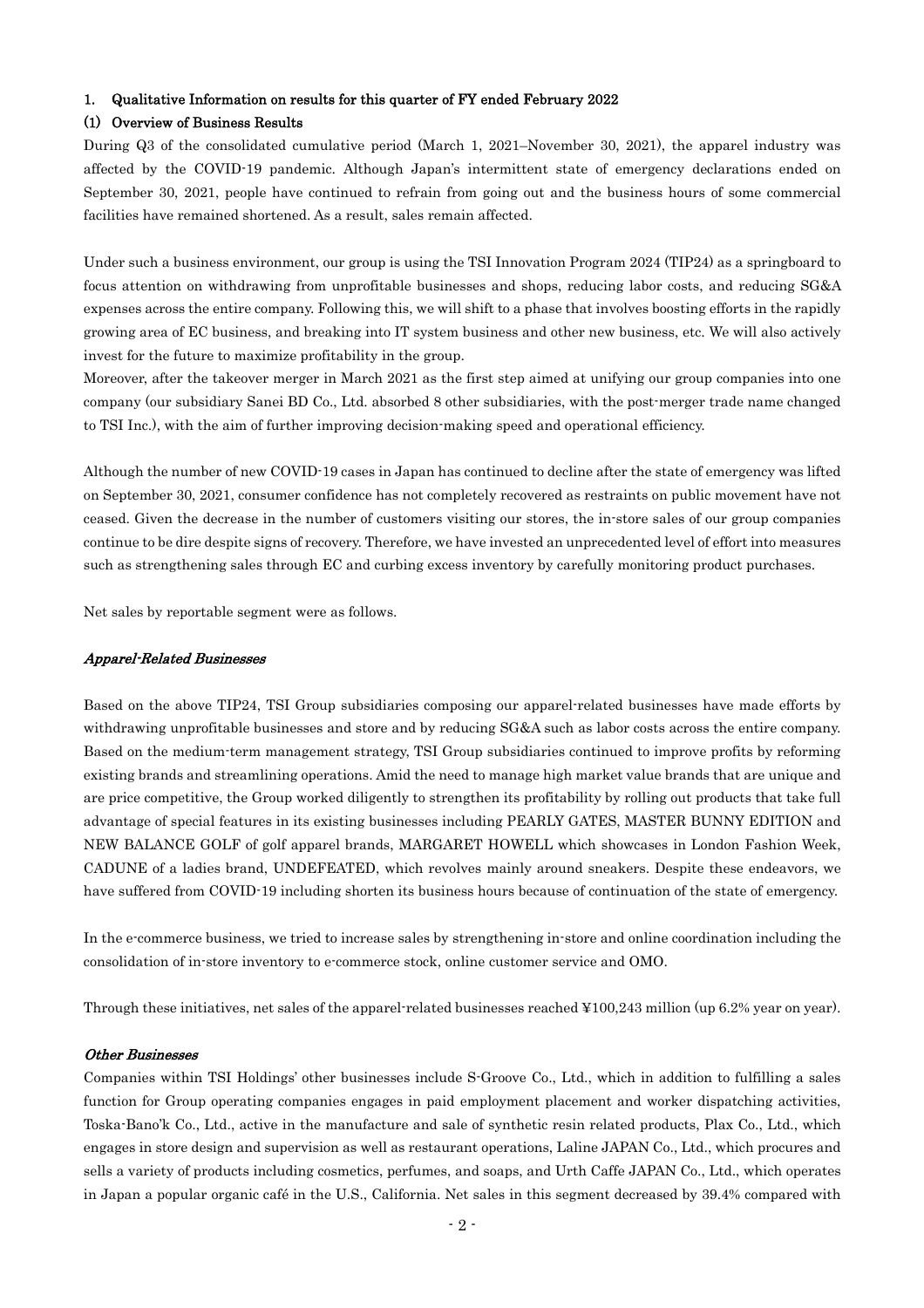the previous fiscal year, to ¥3,833million owing mainly to subsidiary integration.

## (2) Overview of Financial Position

|                            |                                                                      |                                                                         | (Million yen)     |
|----------------------------|----------------------------------------------------------------------|-------------------------------------------------------------------------|-------------------|
|                            | At the end of FY ended<br>February 2021<br>(As of February 28, 2021) | At the end of 3Q FY ended<br>February 2022<br>(As of November 30, 2021) | Increase/decrease |
| Total assets               | 154,951                                                              | 150,071                                                                 | (4,879)           |
| Liabilities                | 57,521                                                               | 47,419                                                                  | (10, 101)         |
| Net assets                 | 97,430                                                               | 102,652                                                                 | 5,222             |
| Shareholders' equity ratio | 62.6%                                                                | 68.1%                                                                   | 5.5%              |
| Net assets per share       | ¥1,074.81                                                            | ¥1,130.87                                                               | ¥56.06            |

The total assets decreased by ¥4,879 million from the end of the previous fiscal year, despite increases in notes and accounts receivable-trade (up ¥4,505 million), inventories (up ¥4,260 million), and investment securities (up ¥1,332 million). This was mainly due to the decrease in cash and deposits (down ¥14,182 million) and the decrease in other of investments and other assets (down ¥919 million).

Liabilities decreased by ¥10,101 million from the end of the previous fiscal year, despite an increases decrease in notes and accounts payable–trade (up ¥2,287 million) .This was mainly due to a decrease in income taxes payable (down ¥1,948 million) and a decrease in other current liabilities (down ¥3,795 million) and a decrease in long-term borrowings including current portion of long-term borrowings (down ¥6,409 million).

Net assets increased by ¥5,222 million from the end of the previous fiscal year, despite a decrease in Valuation difference on available-for-sale securities (down ¥790 million). This was mainly due to an increase in retained earnings (up ¥5,465 million) and an increase in foreign currency translation adjustment (up ¥442 million).

As a result, net asset per share increased by ¥56.06.

## (3) Explanation of Consolidated Business Forecast and Other Forward-looking Statements

We adjusted the business results projection for the year ending February 28, 2022, which was released on April 21, 2021. For details, please refer to the "Notice Concerning Revisions to Full-Year Financial Results Forecasts " that was released today (January 14, 2022).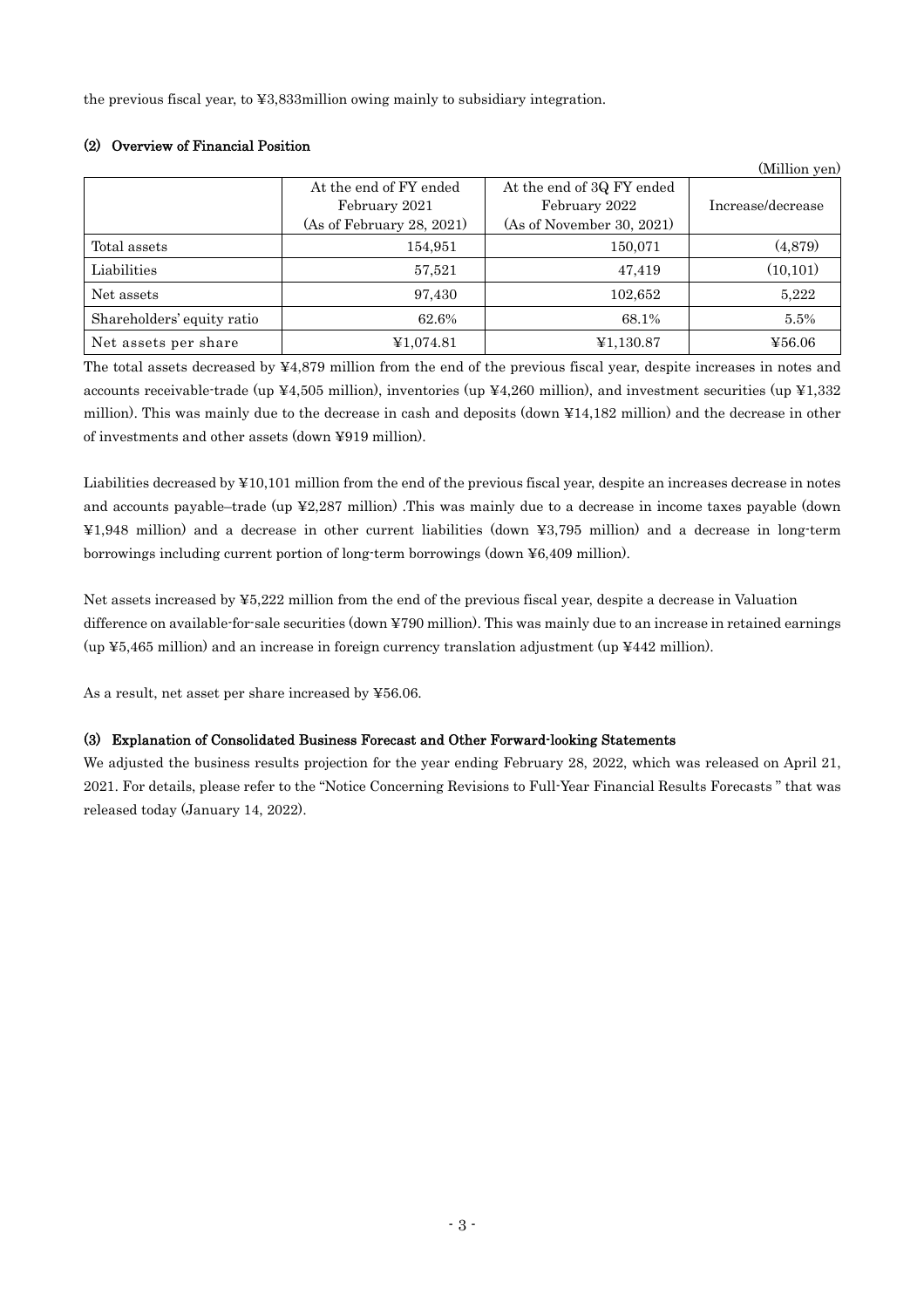# 2. Quarterly Consolidated Financial Statements and Major Notes

# (1) Quarterly Consolidated Balance Sheets

|                                                 |                                                                   | (Million yen)                                                                                    |
|-------------------------------------------------|-------------------------------------------------------------------|--------------------------------------------------------------------------------------------------|
|                                                 | Previous consolidated<br>fiscal year<br>(As of February 28, 2021) | Quarter consolidated<br>accounting period of<br>current fiscal year<br>(As of November 30, 2021) |
| Assets                                          |                                                                   |                                                                                                  |
| Current assets                                  |                                                                   |                                                                                                  |
| Cash and deposits                               | 49,871                                                            | 35,688                                                                                           |
| Notes and accounts receivable-trade             | 10,888                                                            | 15,393                                                                                           |
| Securities                                      |                                                                   | 974                                                                                              |
| Merchandise and finished goods                  | 17,034                                                            | 21,704                                                                                           |
| Work in process                                 | 544                                                               | 296                                                                                              |
| Raw materials and supplies                      | 821                                                               | 658                                                                                              |
| Other                                           | 3,594                                                             | 3,914                                                                                            |
| Allowance for doubtful accounts                 | (39)                                                              | (46)                                                                                             |
| Total current assets                            | 82,714                                                            | 78,585                                                                                           |
| Non-current assets                              |                                                                   |                                                                                                  |
| Property, plant and equipment                   | 8,149                                                             | 7.546                                                                                            |
| Intangible asset                                |                                                                   |                                                                                                  |
| Goodwill                                        | 5,266                                                             | 4,884                                                                                            |
| Other                                           | 7,404                                                             | 7,248                                                                                            |
| Total intangible assets                         | 12,670                                                            | 12,132                                                                                           |
| Investments and other assets                    |                                                                   |                                                                                                  |
| Investment securities                           | 28,872                                                            | 30,204                                                                                           |
| Investment property                             | 4,980                                                             | 4,956                                                                                            |
| Other                                           | 17,670                                                            | 16,750                                                                                           |
| Allowance for doubtful accounts                 | (106)                                                             | (105)                                                                                            |
| Total investments and other assets              | 51,416                                                            | 51,806                                                                                           |
| Total non-current assets                        | 72,237                                                            | 71,485                                                                                           |
| Total assets                                    | 154,951                                                           | 150,071                                                                                          |
| Liabilities                                     |                                                                   |                                                                                                  |
| Current liabilities                             |                                                                   |                                                                                                  |
| Notes and accounts payable-trade                | 11,607                                                            | 13,894                                                                                           |
| Short-term borrowings                           | 152                                                               | 129                                                                                              |
| Current portion of long-term borrowings         | 8,915                                                             | 7,035                                                                                            |
| Income taxes payable                            | 2,196                                                             | 248                                                                                              |
| Provision for bonuses                           | 1,336                                                             | 1,663                                                                                            |
| Provision for point card certificates           | 426                                                               | 489                                                                                              |
| Provision for shareholder benefit program       | 126                                                               | 93                                                                                               |
| Provision for sales returns                     | 289                                                               | $323\,$                                                                                          |
| Asset retirement obligations                    | $12\,$                                                            | 111                                                                                              |
| Other                                           | 10,906                                                            | 7,110                                                                                            |
| Total current liabilities                       | 35,969                                                            | 31,100                                                                                           |
| Non-current liabilities                         |                                                                   |                                                                                                  |
| Long-term borrowings                            | 16,082                                                            | 11,552                                                                                           |
| Provision for retirement benefits for directors | 42                                                                | 37                                                                                               |
| Retirement benefit liability                    | 1,040                                                             | 982                                                                                              |
| Asset retirement obligations                    | 2,344                                                             | 2,152                                                                                            |
| Other                                           | 2,042                                                             | 1,593                                                                                            |
| Total non-current liabilities                   | 21,551                                                            | 16,318                                                                                           |
| Total liabilities                               | 57,521                                                            | 47,419                                                                                           |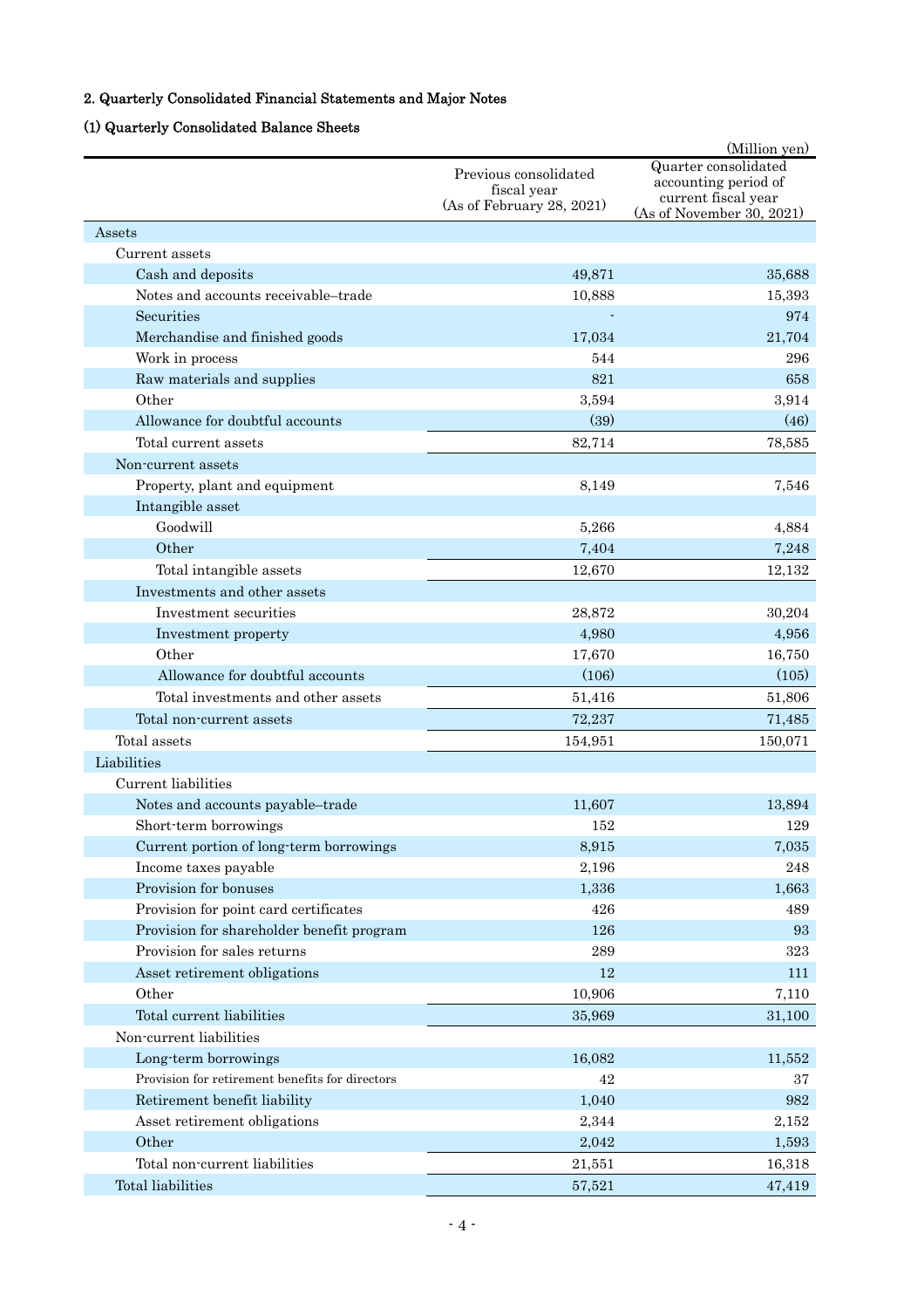|                                                          |                                                                   | (Million yen)                                                                                    |
|----------------------------------------------------------|-------------------------------------------------------------------|--------------------------------------------------------------------------------------------------|
|                                                          | Previous consolidated<br>fiscal year<br>(As of February 28, 2021) | Quarter consolidated<br>accounting period of<br>current fiscal year<br>(As of November 30, 2021) |
| Net assets                                               |                                                                   |                                                                                                  |
| Shareholders' equity                                     |                                                                   |                                                                                                  |
| Share capital                                            | 15,000                                                            | 15,000                                                                                           |
| Capital surplus                                          | 29,255                                                            | 29,255                                                                                           |
| Retained earnings                                        | 52,213                                                            | 57,679                                                                                           |
| Treasury stock                                           | (3,747)                                                           | (3,688)                                                                                          |
| Total shareholders' equity                               | 92,720                                                            | 98,246                                                                                           |
| Accumulated other comprehensive income                   |                                                                   |                                                                                                  |
| Valuation difference on available-for-sale<br>securities | 4,812                                                             | 4,022                                                                                            |
| Foreign currency translation adjustment                  | (469)                                                             | (27)                                                                                             |
| Remeasurements of defined benefit plans                  | (86)                                                              | (65)                                                                                             |
| Total accumulated other comprehensive income             | 4,256                                                             | 3,929                                                                                            |
| Non-controlling interests                                | 452                                                               | 475                                                                                              |
| Total net assets                                         | 97,430                                                            | 102,652                                                                                          |
| Total liabilities and net assets                         | 154,951                                                           | 150,071                                                                                          |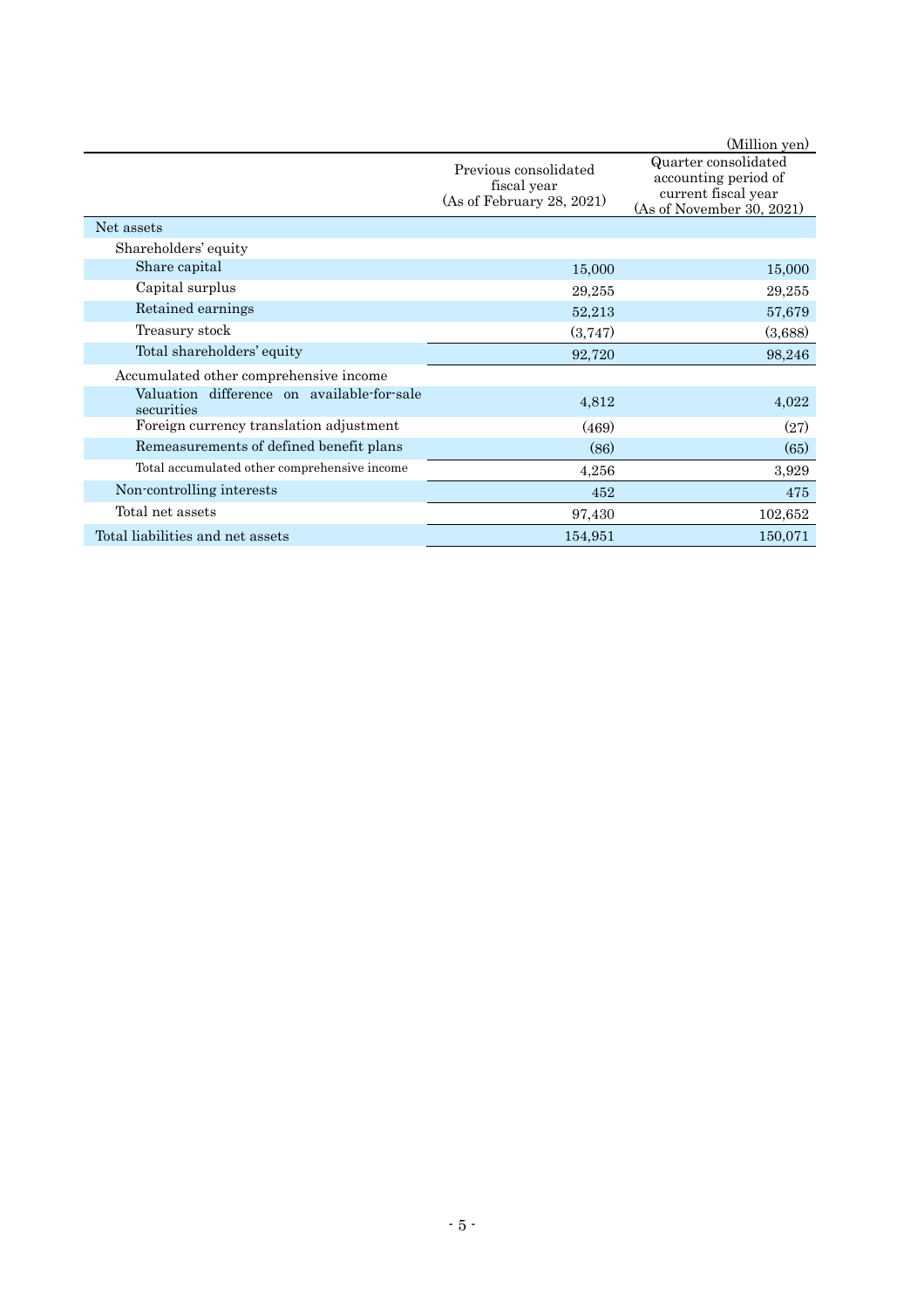# (2) Quarterly Consolidated Statements of Income and Quarterly Consolidated Statements of Comprehensive Income

Quarterly consolidated statements of income

Consolidated cumulative Third quarter

|                                                    |                                          | (Million yen)                           |  |
|----------------------------------------------------|------------------------------------------|-----------------------------------------|--|
|                                                    | Consolidated cumulative                  | Consolidated cumulative                 |  |
|                                                    | Third quarter of<br>previous fiscal year | Third quarter of<br>current fiscal year |  |
|                                                    | (March 1,2020 to November                | (March 1,2021 to November               |  |
| Net sales                                          | 30, 2020                                 | 30, 2021)                               |  |
| Cost of sales                                      | 97,219                                   | 103,915                                 |  |
|                                                    | 50,478                                   | 45,924                                  |  |
| Gross profit                                       | 46,741                                   | 57,991                                  |  |
| Selling, general and administrative expenses       | 55,012                                   | 52,810                                  |  |
| Operating income (loss)                            | (8,271)                                  | 5,180                                   |  |
| Non-operating income                               |                                          |                                         |  |
| Interest income                                    | 18                                       | 24                                      |  |
| Dividend income                                    | 810                                      | 553                                     |  |
| Real estate income                                 | 1,014                                    | 216                                     |  |
| Foreign exchange income                            |                                          | 233                                     |  |
| Other                                              | 500                                      | 452                                     |  |
| Total non-operating income                         | 2,344                                    | 1,481                                   |  |
| Non-operating expenses                             |                                          |                                         |  |
| Interest expenses                                  | 168                                      | 86                                      |  |
| Foreign exchange losses                            | 110                                      |                                         |  |
| Loss on valuation of investment securities         | 28                                       | 14                                      |  |
| Rental expenses on real estate                     | 466                                      | 114                                     |  |
| Other                                              | 311                                      | 206                                     |  |
| Total non-operating expenses                       | 1,084                                    | 421                                     |  |
| Ordinary income (loss)                             | (7,012)                                  | 6,239                                   |  |
| Extraordinary income                               |                                          |                                         |  |
| Gain on sales of non-current assets                | 1,828                                    | 391                                     |  |
| Gain on sale of investment securities              | 218                                      | 809                                     |  |
| Subsidies for employment adjustment                | 438                                      | 33                                      |  |
| Other                                              |                                          | 329                                     |  |
| Total extraordinary income                         | 2,485                                    | 1,563                                   |  |
| <b>Extraordinary</b> losses                        |                                          |                                         |  |
| Loss on retirement of non-current assets           | 56                                       | 81                                      |  |
| Impairment loss                                    | 1,822                                    | 223                                     |  |
| Loss on sale of investment securities              | 9                                        |                                         |  |
| Loss on valuation of investment securities         | 41                                       |                                         |  |
| Loss due to temporary closing                      | 2,414                                    | 1,193                                   |  |
| Voluntary retirement related expenses              | 143                                      |                                         |  |
| Other                                              | 418                                      | 36                                      |  |
| Total extraordinary losses                         | 4,906                                    | 1,535                                   |  |
| Income(loss) before income taxes                   | (9,433)                                  | 6,268                                   |  |
| Income taxes-current                               | 366                                      | 646                                     |  |
| Income taxes-deferred                              | 1,396                                    | 181                                     |  |
| Total income taxes                                 | 1,762                                    | 827                                     |  |
| Net income (loss)                                  | (11, 196)                                | 5,441                                   |  |
| Net loss attributable to non-controlling interest  | (70)                                     | (24)                                    |  |
| Net income (loss) attributable to owners of parent | (11, 126)                                | 5,465                                   |  |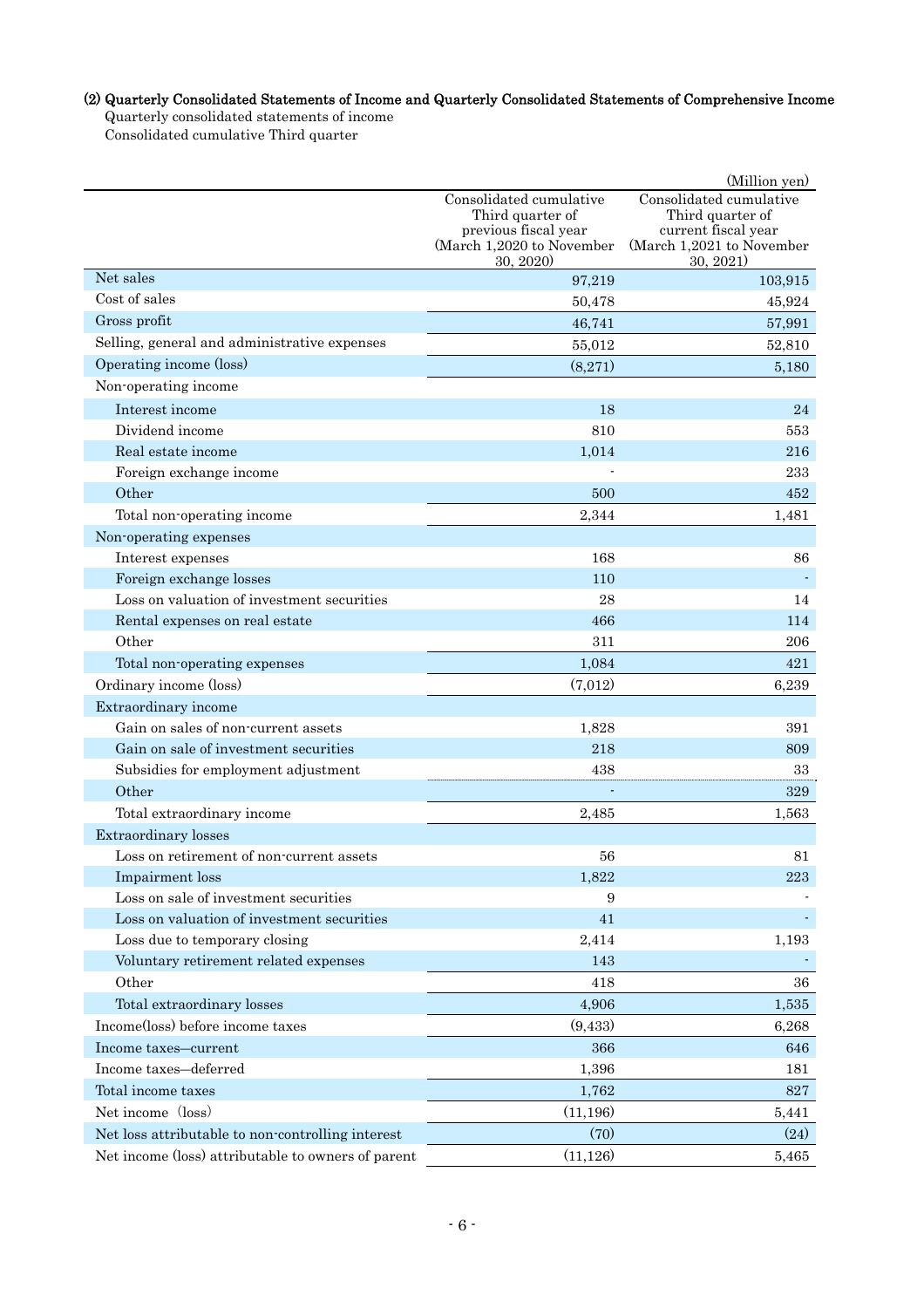## Quarterly Consolidated statements of comprehensive income Consolidated cumulative Third quarter

|                                                                                        |                                                                                                              | (Million yen)                                                                                                |
|----------------------------------------------------------------------------------------|--------------------------------------------------------------------------------------------------------------|--------------------------------------------------------------------------------------------------------------|
|                                                                                        | Consolidated cumulative<br>Third quarter of<br>previous fiscal year<br>(March 1,2020 to November<br>30, 2020 | Consolidated cumulative<br>Third quarter of<br>current fiscal year<br>(March 1,2021 to November<br>30, 2021) |
| Net income(loss)                                                                       | (11, 196)                                                                                                    | 5,441                                                                                                        |
| Other comprehensive income                                                             |                                                                                                              |                                                                                                              |
| Valuation difference on available for sale securities                                  | (989)                                                                                                        | (790)                                                                                                        |
| Foreign currency translation adjustment                                                | (184)                                                                                                        | 473                                                                                                          |
| Remeasurements of defined benefit plans                                                | 39                                                                                                           | 21                                                                                                           |
| Share of other comprehensive income of<br>affiliates accounted for using equity method | (5)                                                                                                          | 7                                                                                                            |
| Total other comprehensive income                                                       | (1,139)                                                                                                      | (287)                                                                                                        |
| Comprehensive income                                                                   | (12, 335)                                                                                                    | 5,153                                                                                                        |
| Total comprehensive income attributable to:                                            |                                                                                                              |                                                                                                              |
| Owners of parent                                                                       | (12, 257)                                                                                                    | 5,139                                                                                                        |
| Non-controlling interests                                                              | (77)                                                                                                         | 13                                                                                                           |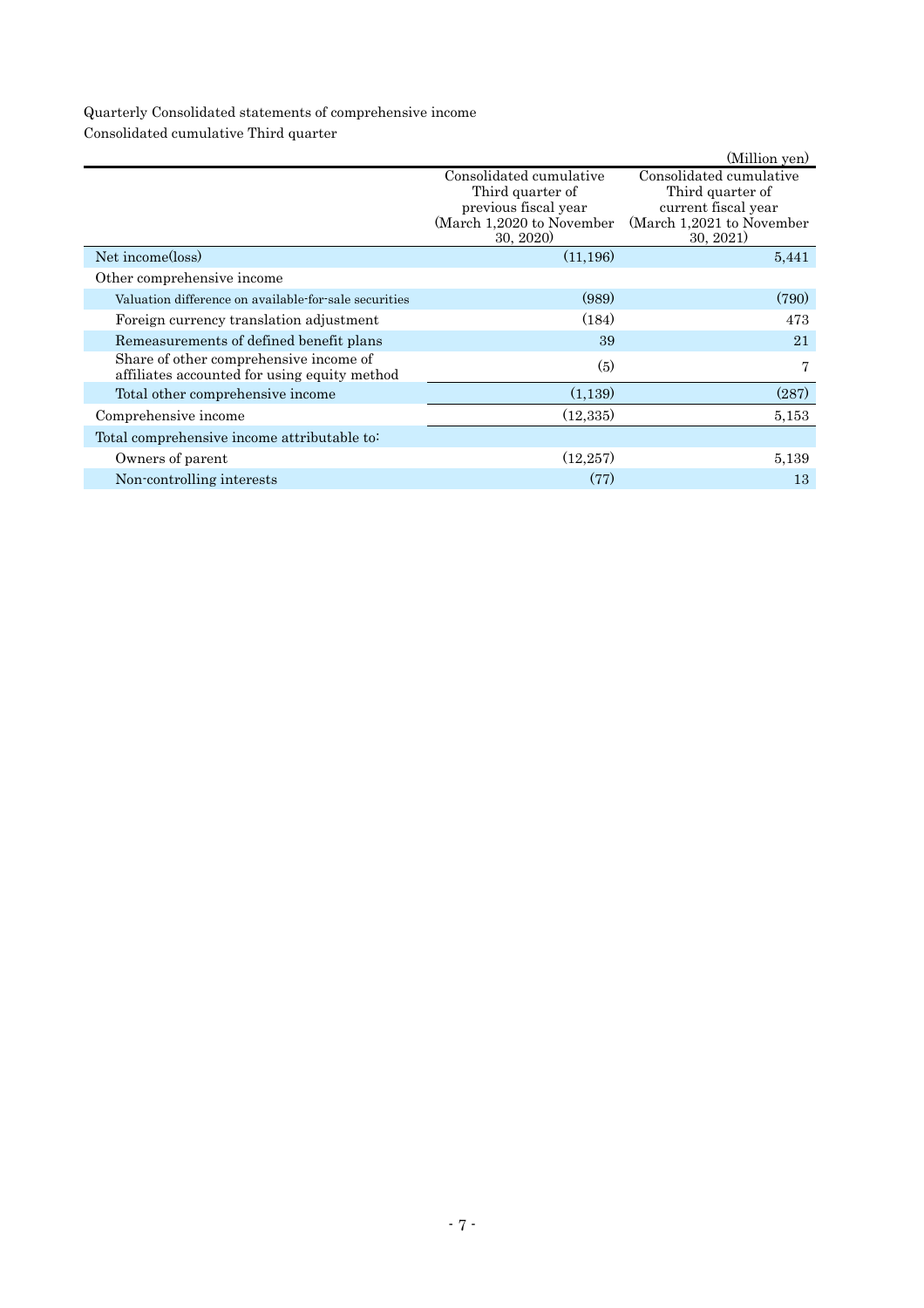#### (3) Notes to Quarterly Consolidated Financial Statements

Going Concern Assumption

Not applicable

#### Notes on Significant Changes in Shareholders' Equity

Not applicable

#### Change of accounting estimate

In the first quarter of the current consolidated cumulative period, there is no prospect of convergence in preventing the spread of new coronavirus infections.

We have changed the estimate for the allowance for bonuses recorded in the previous consolidated fiscal year. As a result of this change, operating income, ordinary income, and income before income taxes for the first quarter of the current consolidated cumulative period will be increased.

It has increased by 587 million yen.

#### Valuation Criteria for Inventories

The Company has adopted a valuation criteria for inventories based on a certain devaluation rate determined in accordance with the period since production or purchase. The Company's balance sheet amount is based on the devalued book value. While we were affected by the expansion of covid-19, we've changed the sales policy and holded down purchase and sales cost and along with that, we tried to improve the portion of the proper sales.

Consequently, the existing write-down rate deviates from that which would have been applied if the latest sales results had been reflected. We therefore decided to reflect the latest sales results in the write-down rate that evaluates the book value effective for the six-month period under review. The change in the estimation method was made to reflect decline in inventory-related profitability more appropriately in the Company's financial position and operating results. As a result of this change, the cost of sales decreased by ¥1,077 million in the Third Quarter of the current fiscal year. Consequently, operating income, ordinary income, and income before income taxes increased by the same amount, respectively.

#### Additional Information

#### Trust-Type Employee Stock Ownership Plan (ESOP)

TSI Holdings resolved at a Board of Directors' meeting held on April 13, 2020 to reintroduce a trust-type employee stock ownership plan (ESOP) as an incentive plan and part of its efforts to provide benefits for its employees.

#### i. Overview of the Plan

The Company has established a trust (the Shareholding Association Trust). The beneficiaries of the Shareholding Association Trust are members of the TSI Employee Shareholding Association (the Shareholding Association) who have met certain requirements.

The Shareholding Association Trust acquired in advance a number of TSI Holdings shares projected to be acquired by the Shareholding Association over a five-year period from April 2020 utilizing funds procured through debt finance. Thereafter, acquisition of the Company's shares by the Shareholding Association will be undertaken by the Shareholding Association Trust. Meanwhile, TSI Holdings will guarantee the debt finance undertaken by the Shareholding Association Trust.

#### ii. Shares of the Company Remaining in the Trust

The shares of the Company remaining in the Trust are posted as shares of treasury stock in the net assets section at their carrying amount in the Trust. The carrying amount and number of shares of treasury stock as of the end of the previous fiscal year under review were ¥325 million for 696,000 shares. And that as of the end of this fiscal year under review were ¥273 million for 584,000 shares.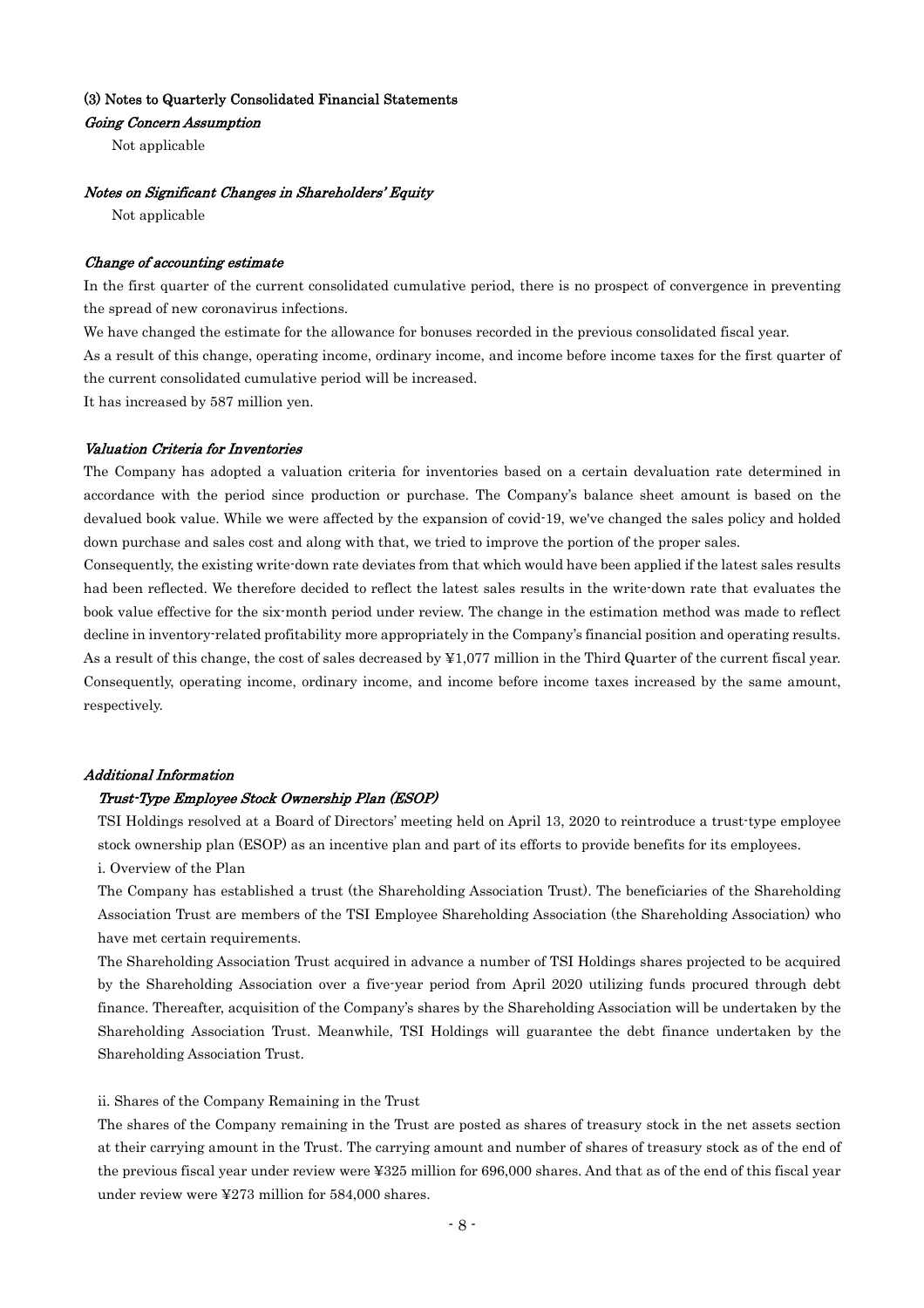iii. Carrying Value of Debt Finance Posted Using the Gross Price Method As of February 28, 2021: ¥359 million and as of November 30, 2021: ¥334 million,

## Board Benefit Trust (BBT)

In accordance with a proposal put forward at the Company's 5th General Meeting of Shareholders held on May 25, 2016, TSI Holdings introduced a performance-linked stock compensation (Board Benefit Trust (BBT)) plan for its directors and delegated executive officers as well as Group company directors (eligible officers).

### i. Outline of the Transaction

Under the plan, the Company's shares are acquired through a trust using money contributed by the Company as funds. Eligible officers receive the Company's shares equivalent to the points granted in accordance with the level of performance achievement, etc., and money equivalent to the amount of the Company's shares converted at market value as of the date of retirement (the Company's shares, etc.), pursuant to the officer stock delivery regulations. Meanwhile, the timing of receipt of the benefits of the Company's shares, etc. by eligible officers shall, in principle, be upon their retirement from office.

## ii. Shares of the Company Remaining in the Trust

The shares of the Company remaining in the Trust are posted as shares of treasury stock in the net assets section at their carrying amount in the Trust. The carrying amount and number of shares of treasury stock were ¥288 million for 512,000 shares as of the end of the previous fiscal year and ¥280 million for 499,000 shares as of the end of this fiscal year under review.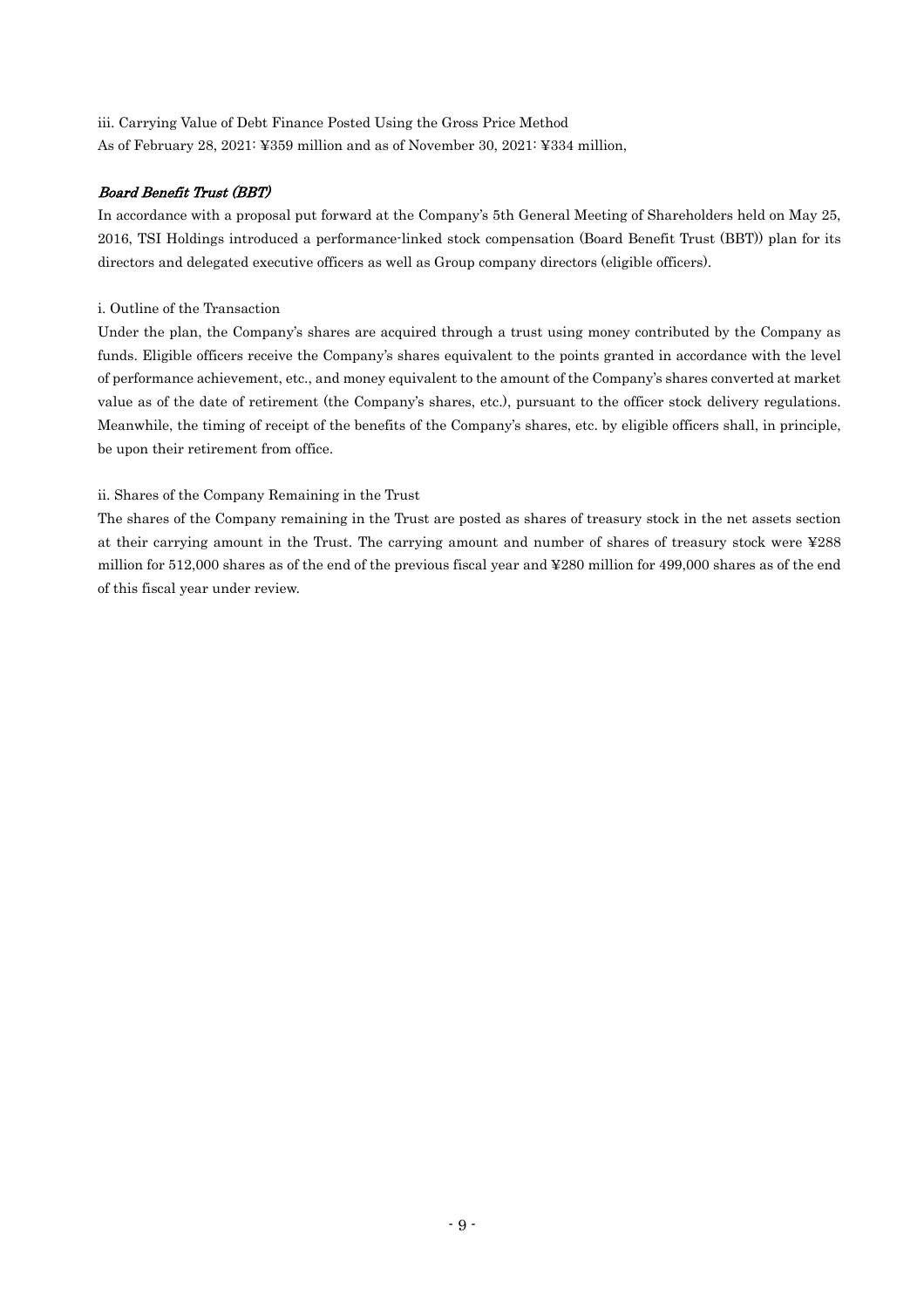## Application of tax effect accounting for the transition from the consolidated taxation system to the group tax sharing system

For the transition to the group tax sharing system established under the "Act for Partial Amendment of the Income Tax Act, etc. (Law No. 8, 2020) and for items that were reviewed in the non-consolidated taxation system in conjunction with the transition to the group tax sharing system, subject to the treatment of paragraph 3 of the "Application of tax effect accounting for the transition from the consolidated taxation system to group tax sharing system" (Practical Issues Task Force No. 39, March 31, 2020), the Company and certain domestic consolidated subsidiaries do not apply the provisions of paragraph 44 of the "Guidance on Accounting Standards for Tax Effect Accounting" (ASBJ Guidance No. 28, February 16, 2018) and calculate the amount of deferred tax assets and deferred tax liabilities in accordance with the provisions of pre-revision tax laws.)

Non-equity method companies excluded from the scope of application of the equity method because their impact on the Company's net income/loss (amount corresponding to the Company's equity interest) and retained earnings (amount corresponding to the Company's equity interest) is not material and their overall importance is not significant.

#### Group reorganization (absorption-type merger organized by the Company and 14 consolidated subsidiaries)

At a meeting of its board of directors held on December 16, 2020, we resolved to undertake a reorganization with the aim of integrating each of its apparel operating companies into a single company over the following three stages, with a scheduled completion date of March 1, 2023.

As a side note, at a meeting of its board of directors held on January 14, 2022, as we resolved to change the companies to be merged on March 1,2022, we will disclose a schedule of the reorganization as soon as we resolve it.

1. Stage 1: Absorption-type merger between consolidated subsidiaries on March 1, 2021

The Transaction under common control

(1) Overview of the Transaction

| i. Names and Businesses of the Combining Companies |                                  |
|----------------------------------------------------|----------------------------------|
| Name of the Combining Company:                     | SANEI bd CO., LTD.               |
| Business:                                          | Apparel business                 |
| Names of the Combined Companies:                   | SANEI-INTERNATIONAL CO., LTD.    |
|                                                    | TSI GROOVE AND SPORTS CO., LTD.  |
|                                                    | nano universe CO., LTD.          |
|                                                    | anglobal Ltd.                    |
|                                                    | Rose Bud Co., Ltd.               |
|                                                    | Isolar Co., Ltd.                 |
|                                                    | TSI EC STRATEGY CO., LTD.        |
|                                                    | TSI PRODUCTION NETWORK CO., LTD. |
| Business:                                          | Apparel business                 |

ii. Date of Business Combination

March 1, 2021 and March 12,2021

iii. Legal Form of Business Combination

Absorption-type merger with SANEI bd CO., LTD., as the surviving company, and SANEI-INTERNATIONAL CO., LTD., TSI GROOVE AND SPORTS CO., LTD., nano universe CO., LTD., anglobal Ltd., Rose Bud Co., Ltd., Isolar Co., Ltd., TSI PRODUCTION NETWORK CO., LTD., and TSI EC STRATEGY CO., LTD., as the companies to be merged.

iv. Name of the Company after Business Combination SANEI bd CO., LTD. (new corporate name: TSI Inc.)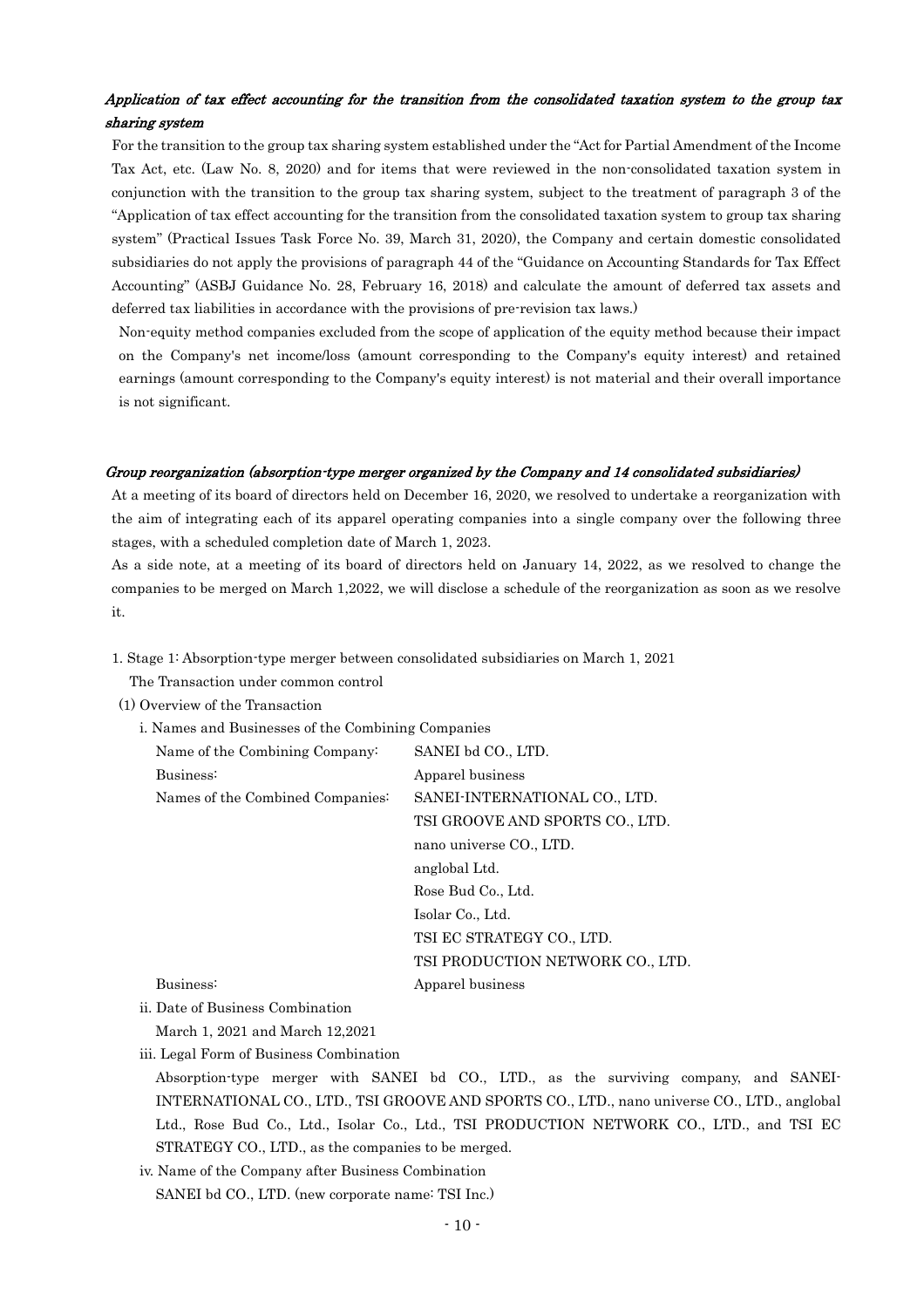v. Other Matters Related to the Transaction

Nine consolidated subsidiaries underpinned by the same internal information systems, human resources, and other systems were the subject of the absorption-type merger.

#### (2) Overview of the Accounting Treatment Applied

Pursuant to the "Accounting Standard for Business Combinations" (Accounting Standards Board of Japan (ASBJ) Statement No. 21 issued on January 16, 2019 and the "Guidance on Accounting Standard for Business Combination and Accounting Standard for Business Divestitures" (ASBJ Guidance No. 10 issued on January 16, 2019), the absorption-type merger was treated as an under common control transaction.

#### 2. Stage 2: Absorption-type merger between consolidated subsidiaries on March 1, 2022

At a meeting of its board of directors held on January 14, 2022, TSI Holdings' Board of Directors resolved to undertake an absorption-type merger with TSI Inc., as the surviving company, and consolidated subsidiaries Ueno Shokai Co., Ltd., as the companies to be merged on the scheduled date of March 1, 2022(scheduled). Regarding Jack Clothing Co., Ltd., Arpege Co., Ltd., Star Joinus Co., Ltd., and And Wonder Co., Ltd, though

they were described to be merged, we will disclose a schedule as soon as we resolve it because of the delay of the standardization of infrastructure.

### (1) Overview of the Transaction

i. Names and Businesses of the Combining Companies

| Name of the Combining Company    | TSI Inc.              |
|----------------------------------|-----------------------|
| Business:                        | Apparel business      |
| Names of the Combined Companies: | Ueno Shokai Co., Ltd. |
| Business:                        | Apparel business      |
|                                  |                       |

- ii. Date of Business Combination March 1, 2022 (scheduled)
- iii. Legal Form of Business Combination

Absorption-type merger with TSI Inc., as the surviving company, and consolidated subsidiaries Ueno Shokai Co., Ltd., as the companies to be merged.

iv. Name of the Company after Business Combination TSI Inc.

v. Other Matters Related to the Transaction

After promoting the sharing of the same internal information systems, human resources, and other systems, the aforementioned non-combining company will be subject to an absorption-type merger.

#### (2) Overview of the Accounting Treatment Applied

Pursuant to the "Accounting Standard for Business Combinations" (Accounting Standards Board of Japan (ASBJ) Statement No. 21 issued on January 16, 2019 and the "Guidance on Accounting Standard for Business Combination and Accounting Standard for Business Divestitures" (ASBJ Guidance No. 10 issued on January 16, 2019), plans are in place to treat the absorption-type merger as an under common control transaction.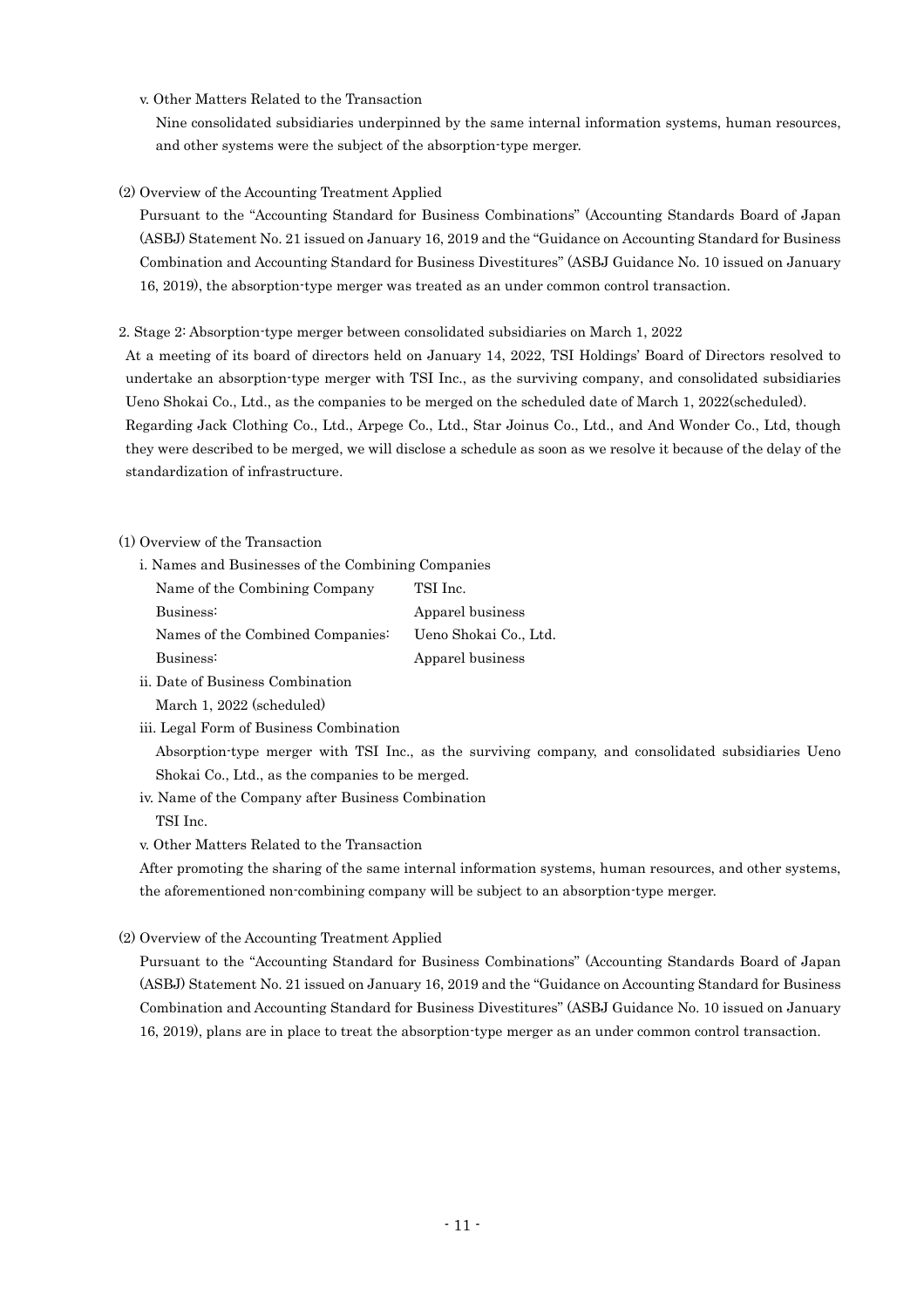## Segments of the Company and Related Information

1. Consolidated cumulative Third quarter of previous fiscal year (March 1,2020 to November 31, 2020)

| (1) Net sales, income or losses, assets and other items by reportable segments |  |  |
|--------------------------------------------------------------------------------|--|--|
|                                                                                |  |  |

|                                  | Reportable<br>segment<br>Apparel-related<br>businesses | Other<br>Note 1 | Total   | Adjustments<br>Note 2 | Consolidated<br>financial<br>statements<br>amount<br>(Note 3) |
|----------------------------------|--------------------------------------------------------|-----------------|---------|-----------------------|---------------------------------------------------------------|
| Net sales                        |                                                        |                 |         |                       |                                                               |
| Sales to third parties           | 94,212                                                 | 2,944           | 97,156  | 62                    | 97,219                                                        |
| Inter-segment sales or transfers | 194                                                    | 3,377           | 3,572   | (3,572)               |                                                               |
| Total                            | 94.406                                                 | 6,322           | 100,729 | (3,509)               | 97,219                                                        |
| Segment income (loss)            | (8,641)                                                | (94)            | (8,736) | 464                   | (8,271)                                                       |

Notes:

1. Other, which doesn't belong to respective reportable segments, includes synthetic resin-related, store design and management and so on.

2. Segment income (loss) adjustment of ¥464 million is transaction offsets among consolidated companies.

3. Segment income (loss) is adjusted to operating income listed in the consolidated financial statements.

## (2) Goodwill or impairment loss in non-current assets by reportable segments Important impairment loss in non-current assets

In segment apparel-related businesses, book value of the stores which are decided to close, and whose operating income are continuously in red, and whose brands are decided to close, are supposed to be reduced to recoverable amount. And the decrease is posted as impairment loss in the extraordinary losses section.

As a side note, recorded amount of impairment loss in non-current assets were ¥1,822 million as of the end of this fiscal year under review.

A significant change in the amount of goodwill None

A significant gain from negative goodwill None